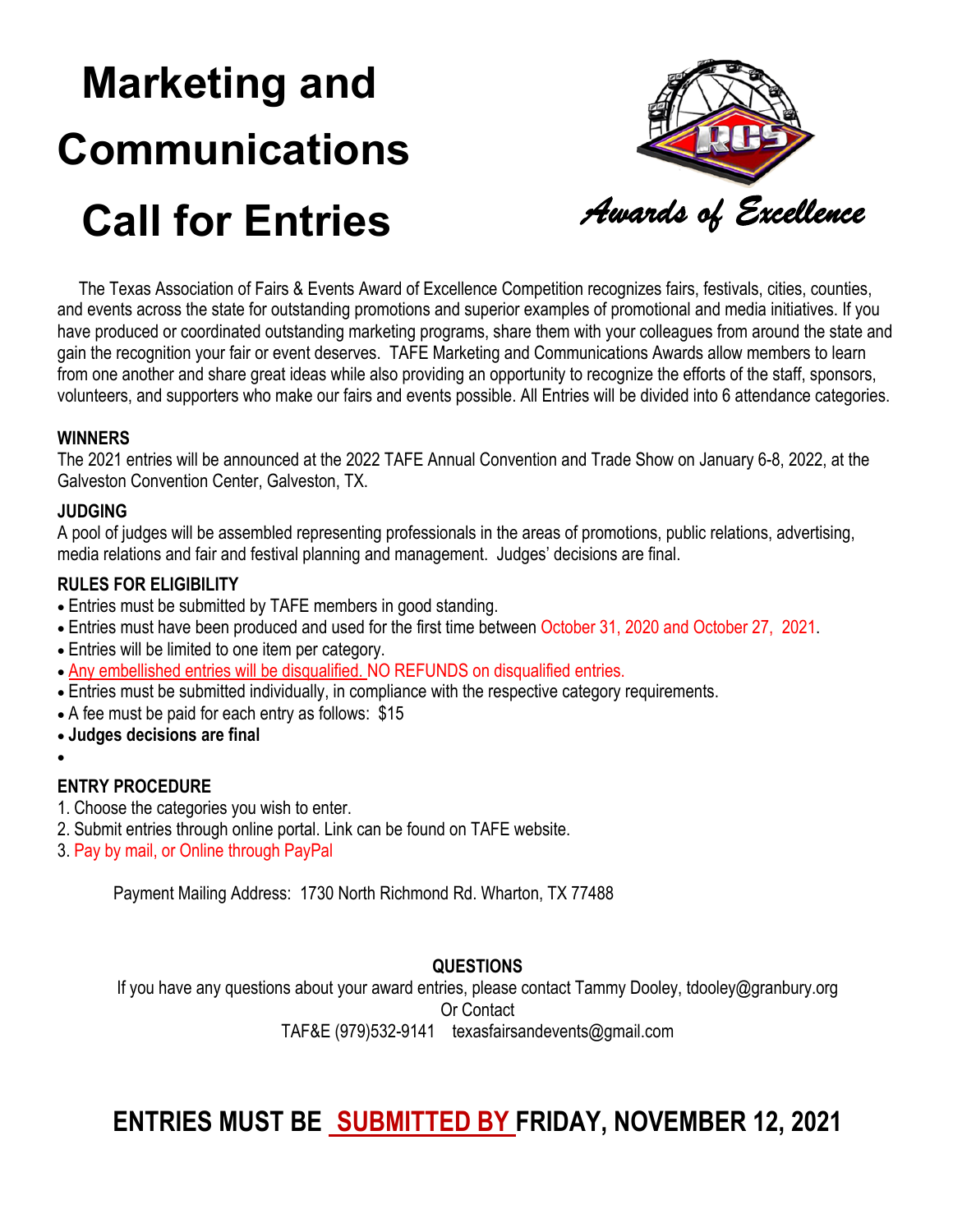There will be an Entry Display Area at the Convention for those entries wishing to display their submissions during the convention. We invite you to bring up to 10 of your entries to be displayed. Contact Tammy Dooley tdooley@granbury.org or 254-897-9533 to reserve your space. We will also have a special award for the BEST Convention Marketing Award Convention Display. This is a time to Show Off your great work!

## **Best Overall Award**

Submit the entire Best Overall Award Entry electronically within one pdf or a pdf by section (Sections I. (a.—j.) and Sections II. (a.—k.) Requirements listed below.

Points will be awarded to the individual sections of your entry. In addition to the overall judges' criteria points. Points awarded are listed below.

### **I. Introductory Information: (20 points)**

Within a maximum of 4 pages (total), provide an overview of your fair, festival, or event's:

- a. Fair/Festival/Event Date (s)
- b. Purpose/Mission
- c. History/Description of the Fair/Festival/Event
- d. Types of activities included under the fair/festival/event umbrella
- e. Overall revenue and expense budget
- f. Estimated Economic Impact
- g. Attendance Numbers & Demographics
- h. Staffing Numbers and Positions
- i. Volunteer count & Demographics

j. Founding/Incorporating date and management system (i.e. 501(c)3 non-profit staff and volunteer board; city man-aged; profit-making partnership, etc.)

### **II. Additional Requirements: (40 points)**

Include a detailed overview of EACH element of your fair, festival or event listed below, using no more than 2 pages per section. Make each section a separate tab in your notebook for the judges to clearly identify them. If your fair, festival, or event does not include one or more of the elements listed below, please provide an overview statement as to why your fair, festival or event does not include that element so as not to lose points.

a. Promotional & Marketing Campaign (What was your overall message/slogan/image that you projected for your event this year?)

b. Media Outreach (What was your target population, who received the message, what types of mediums did you utilize and who promoted your message)

c. Website / Social Media / Multi-Media Programs

d. Sponsor Program (Provide an overview of your overall sponsorship program – how many sponsors, who are they and what do they sponsor and total sponsorship funds.)

e. Community Outreach Programs (such as environmental, educational, children's, charity etc.)

- f. Volunteer Program
- g. Merchandise Program
- h. Descriptions of any other Special Programs unique to your event.
- i. Competitive Events and/or Program
- j. Creative Arts Events and/or Program
- k. Agricultural Events and/or Program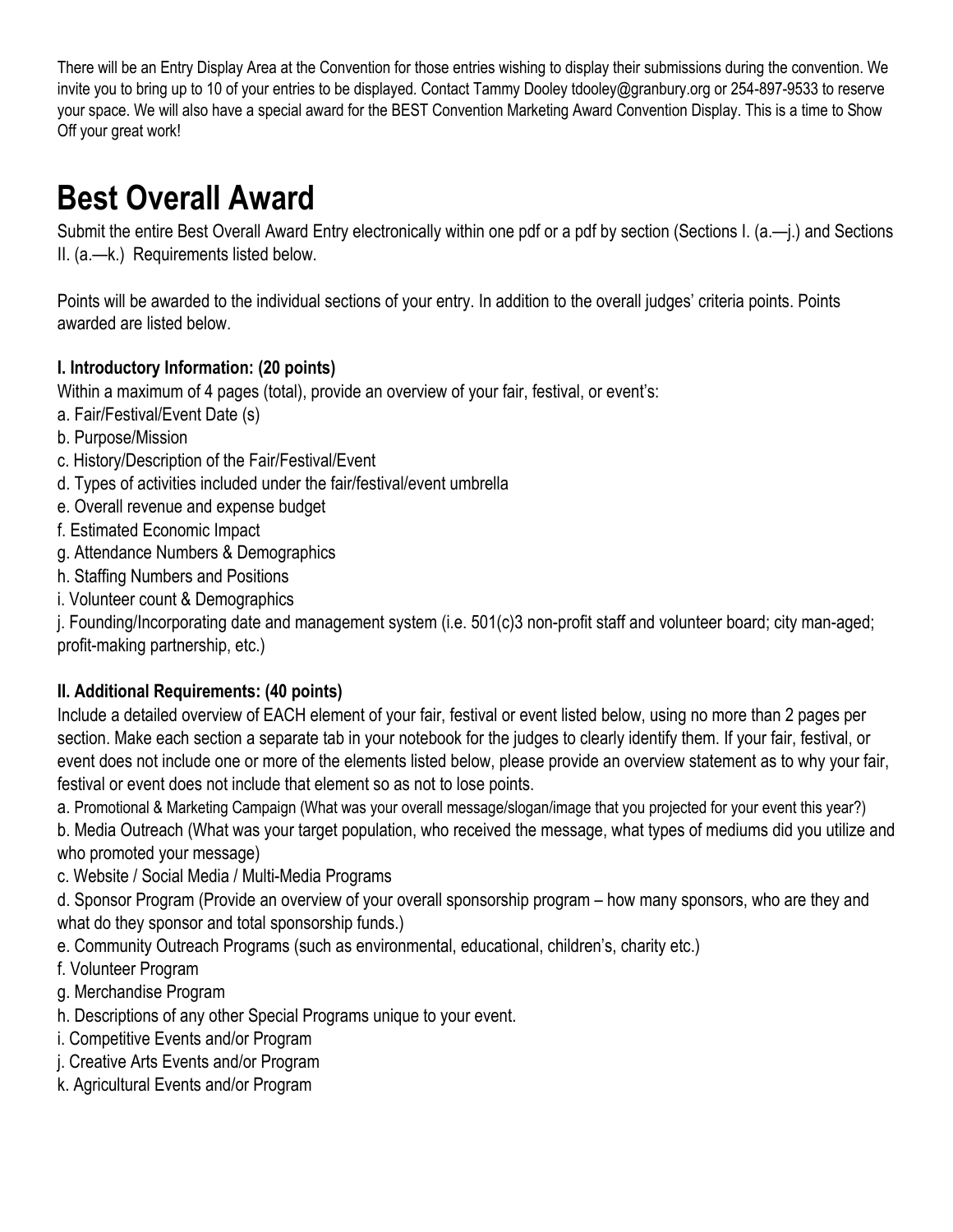### **III. Supporting Questions: (10 points)**

Please answer the following questions. (Maximum of 1 typed page per question.)

1. What did you do to update/change the fair, festival or event from the year before? Were the updates/changes successful? Please provide measurable results/examples.

If the fair, festival or event is a new event, please answer the following question instead. What challenges/obstacles did you foresee/encounter in creating the fair, festival or event, and how did you handle them? Please provide measurable results/examples.

2. What makes the fair, festival or event stand out as a state-wide recognized entity?

3. Why should the fair, festival or event win the Best Overall Award?

## **IV. Supporting Materials: (20 points)**

Within a MAXIMUM of 10 pages, provide any supporting material in this section of your entry.

### **Judging Criteria: (10 points)**

Well organized; professional content; clarity of message; design and layout; creativity and/or uniqueness; supporting materials; and measurable results. Does the entry relay the image of the event? What is the overall impression? Have all requirements been met? Does the entry match the purpose/mission for the event? Additional Notes:

1. Be sure to answer and provide information for every section and element listed in the entry requirements. Failure to provide information for each section/element will result in a deduction of points.

2. Entries submitted without all requirements satisfied may be deemed ineligible and may not be considered. Entry fees will not be refunded.

3. Members submitting entries for Best Overall Award must register at least one person for the 2022 Texas Association of Fairs & Events Convention & Trade Show in Galveston, Texas or arrange for a representative to accept any award on your behalf.

**Please note:** This entry is separate from all other categories and divisions. Judges will not refer to items in another category, nor will items be taken from this entry into another category.

\*During the convention, please display your Best Overall Award entry within one Notebook or Bound Material. This is not part of the scoring process. It is an opportunity to showcase your work.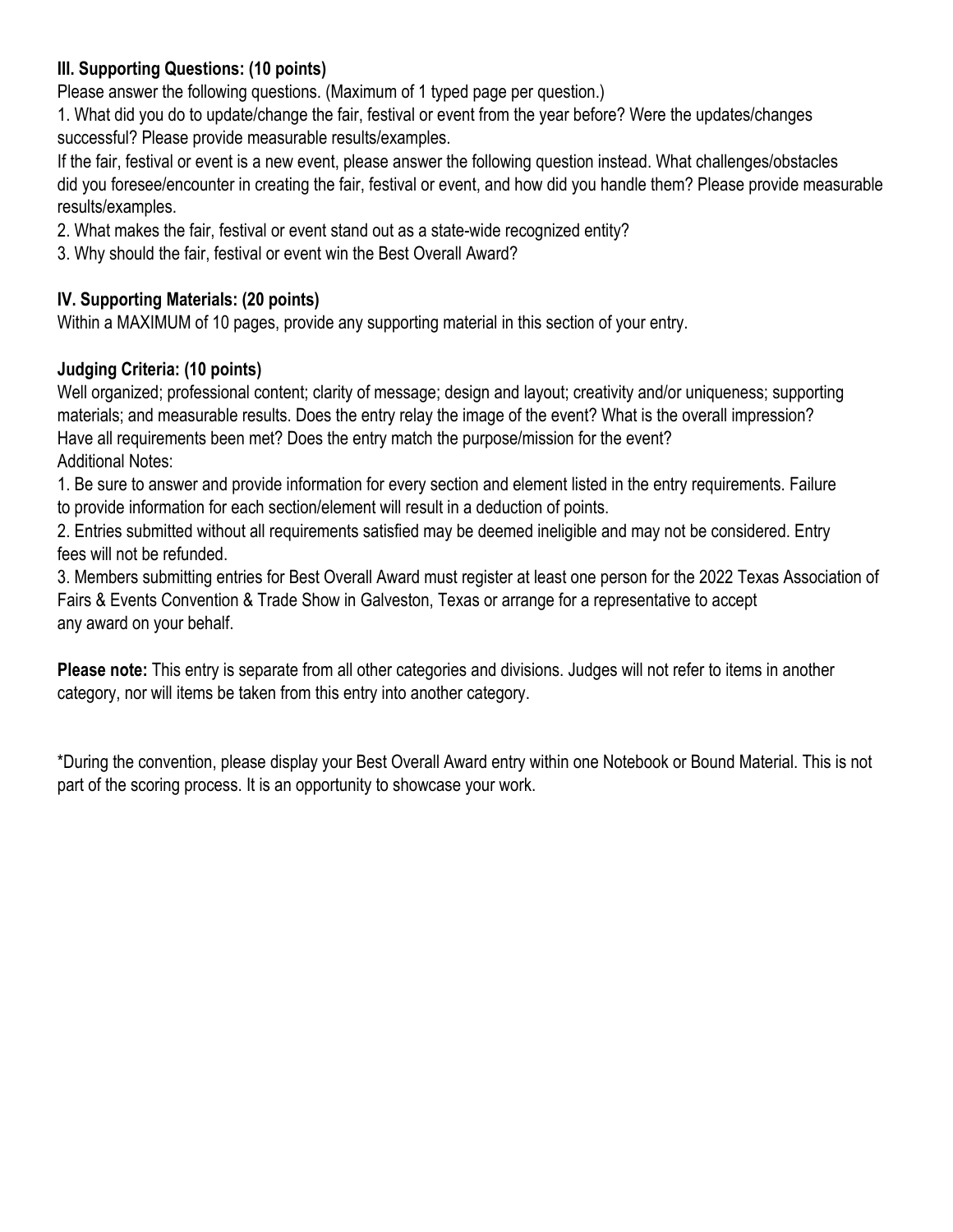## **Marketing and Communications Entry Categories**

## **Category 1-Printed Materials**

#### **Single Page Entries**

**Criteria:** Selection is based on clarity of message; design and layout; creativity or uniqueness; and overall appeal of each entry. **Submission instructions:** Submit a pdf for each of the following through the entry portal. **All entries must be submitted in original format.** 

- 1. Best Newspaper Ad Black and white
- 2. Best Newspaper Ad Color
- 3. Best Magazine Ad Color or B&W
- 4. Best Program/Brochure/Flyer —Four or more colors
- 5. Best Promotional Advertising Outdoor
- 6. Best Event Poster

7. Best Photo - Show us your best photograph that captures and depicts an overall feel of the fair/event's brand or mission.

#### **Bound/Multiple-Page Entries**

**Criteria:** Selection is based on clarity of message; design and layout; creativity or uniqueness; organization; and overall appeal of each entry. **Submission instructions:** Submit a pdf for each of the following through the entry portal.

- 8. Best Newspaper Insert/Supplement
- 9. Best Premium Book
- 10. Best Media Guide/Press Kit

11. Best Miscellaneous Multi-Page Materials (includes direct mail, cookbooks, annual reports, etc.) (use form to explain, attach to entry)

## **Category 2-Broadcast**

**Criteria:** Selection is based on the entry communicating the image of the event, its creativity or uniqueness and its overall impression.

#### **Television**

**Submission instructions:** Submit TV entry through the portal link.

- 12. Best TV Commercial (one paid advertising commercial, :30 standard)
- 13. Best Live News Coverage (live)-best live TV news coverage on-site depicting your fair or event.

14. Best News Coverage (recorded or studio)-best TV news story or in studio interview of your event. **Radio**

**Submission instructions:** Submit Radio entry through the portal link.

15. Best Radio Commercial (one paid advertising commercial, :30 or :60)

## **Category 3-Multimedia**

**Criteria:** Selection is based on the entry communicating the image of and pertinent information related to the event, its creativity or uniqueness and its overall impression. **Submission instructions**: Noted by each category below.

- 16. Best Website—Submit URL of a working website.
- 17. Best Specialty Video (i.e.: YouTube, Video Clip embedded in website, Social Media)-Submit through entry portal.
- 18. Best E-Newsletter or Email Blast At least one issue of newsletter submitted in a pdf format through entry portal or a pdf of an electronic email blast.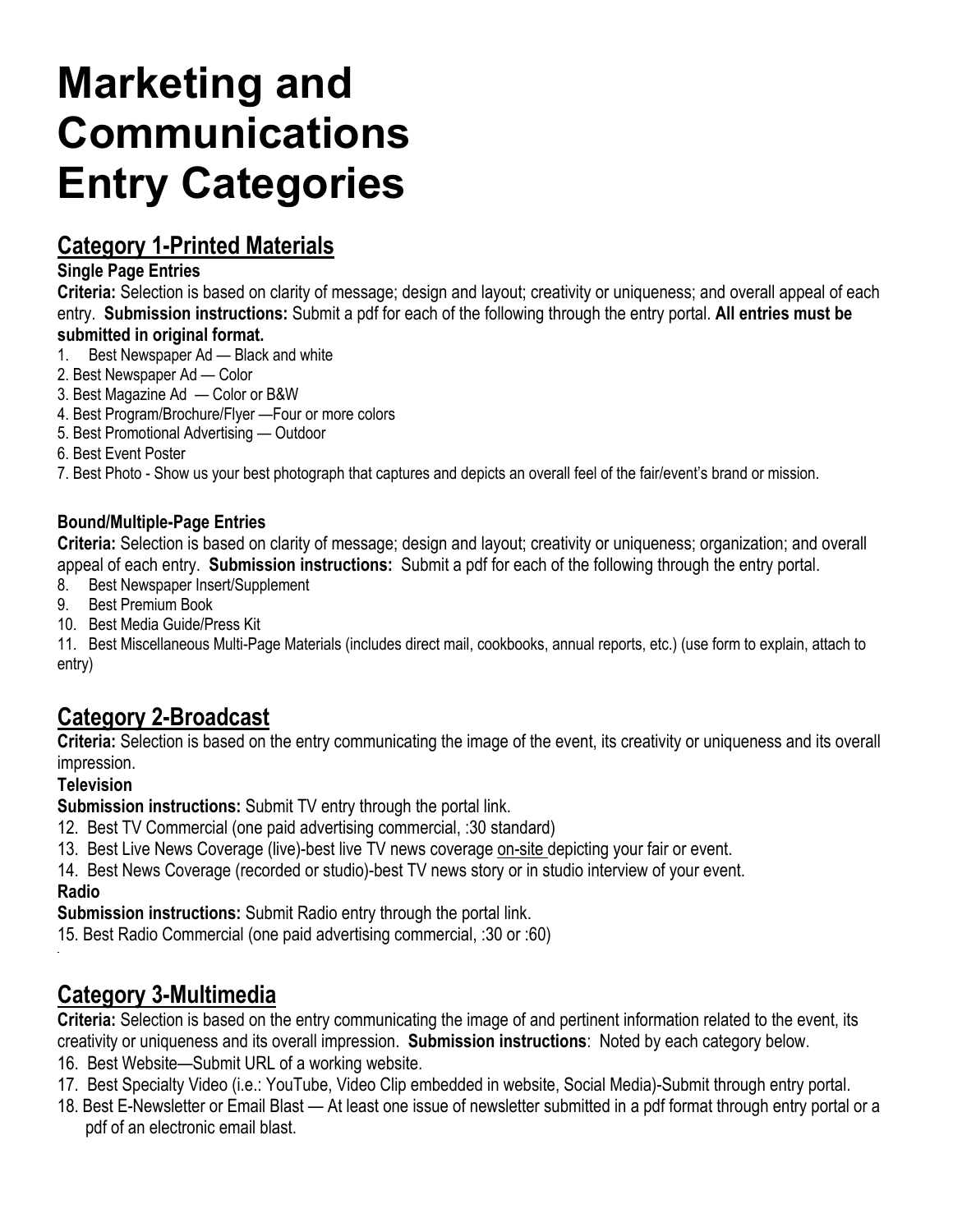## **Category 4-Social Media**

**Criteria:** Selection is based on the entry communicating the image of and pertinent information related to the event, its creativity or uniqueness and its overall impression. **Submission instructions:** Submit a photo of entry through the entry portal.

19. Best Social Media Photograph (from a social media platform: Snapchat, Instagram, Twitter, or Facebook) One photo from the fair's social media campaign or a guest that tagged your event. Social branding must be included-not just a photo. i.e., a shot that captures the fair's mission, action, and defining moment.

20. Best Social Media Campaign (explain overall campaign-how sold to sponsor if applicable, and results) To clarify, this is a variety of posts (two or more) of your social media campaign that have a consistent message to help brand or promote your fair/event through a series of pictures or video postings. Can include hashtags as well as Facebook live videos.

## **Category 5-Advertising Specialty/Merchandise**

**Submission instructions:** Submit a photo of entry through the entry portal.

- 21. Best T-Shirt Design
- 22. Best Pin, Badge or Button (**one** pin, badge, OR button)
- 23. Best Other Merchandise

## **Category 6-Community Relations**

**Submission instructions**: Submit a pdf through entry portal. Include photos of how the program worked, including the printed materials, signage, promotions, and merchandising (if applicable).

- 24. Best Agricultural Education Program-best spotlight of Agricultural Awareness through social media
- 25. Best Scholarship Program-best spotlight of scholarship program depicted on social media
- 26. Best Community Program-(new to event for Oct. 31, 2020, through Oct. 27, 2021)
- 27. Best Gate Promotion (coat drives, food drives, etc.) -(new to event for Oct. 31, 2020, through Oct. 27, 2021)
- 28. Best New Program-(new to event for Oct. 31, 2020, through Oct. 27, 2021)

## **Category 7-Sponsorship**

**Criteria:** Professional content, creativity, measurable results, and overall appeal. **Submission instructions:** Submit a pdf of entry through the entry portal.

29. Best Overall Sponsorship Program

30. Best Follow-Up Sponsorship Program

## **Category 8-COVID-19**

- 31. Best Announcement (most creative announcement to cancel or modify event)
- 32. Best Reimagined Event (crawfish boil to a drive through pick-up event)
- 33. Best Fundraising event (how event raised money)
- 34. Best use of Social Media (signal post or series of posts)
- 35. Best Community Outreach (how your organization best assisted your community during COVID-19)
- 36. Best Modified Schedule Recognition (best altered schedule-for example fair went from 28 events to 2)